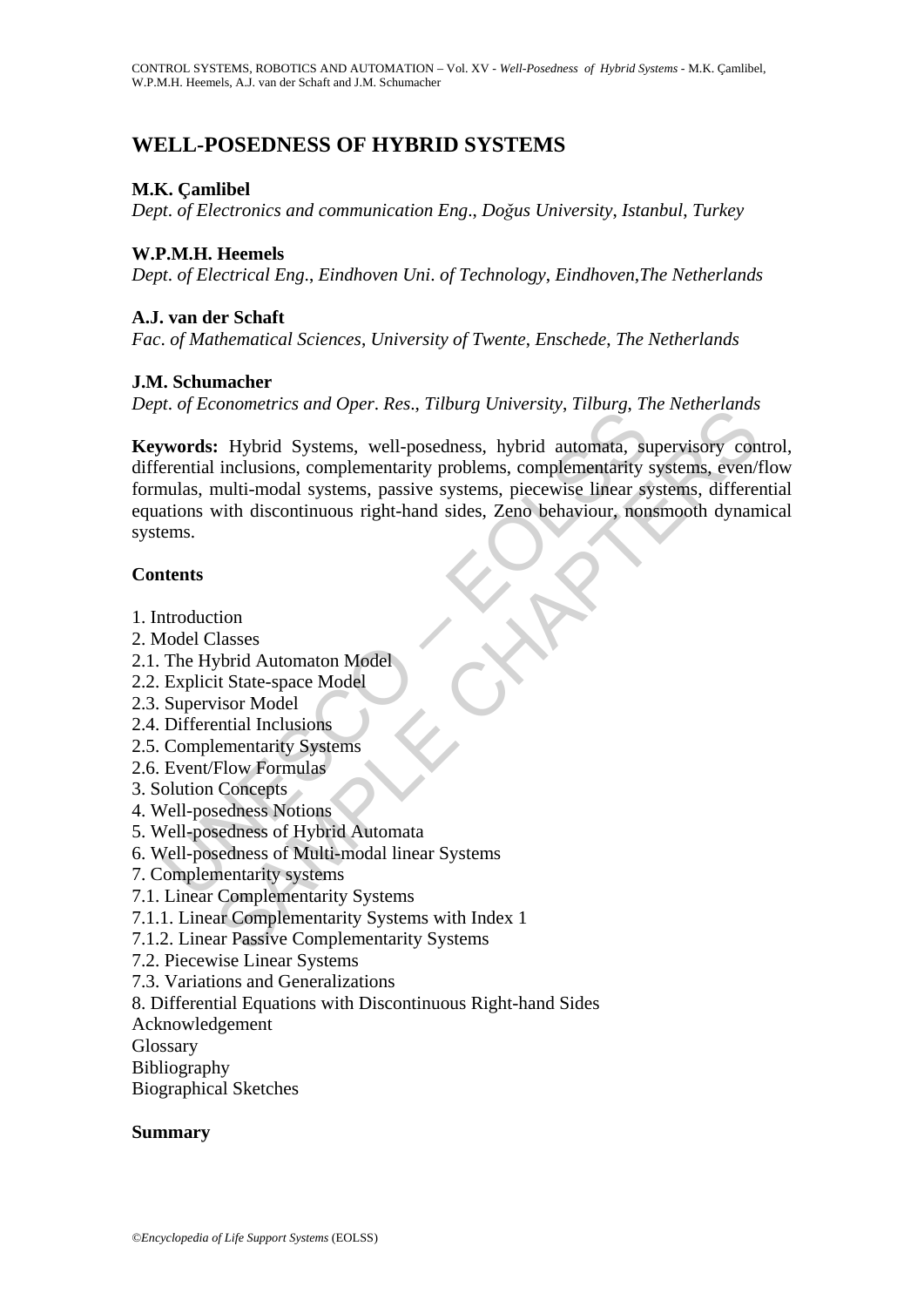Well-posedness problems arise in hybrid systems theory as a consequence of the use of implicit descriptions and of solution concepts that are based on relaxations. Examples show that the well-posedness issue is considerably more complex in hybrid systems than in continuous systems, as a result of a number of factors including the possible presence of sliding modes, the interaction of guards and invariants, and the occurrence of left or right accumulations of event times. Description formats that are based on implicit or relaxed specifications are typically connected to particular subclasses of hybrid systems, and so there is no general theory of well-posedness of hybrid systems; however, the questions that need to be answered are similar in each case. This chapter surveys several description formats and solution concepts that are used for hybrid systems. We concentrate on well-posedness in the sense of existence and uniqueness of solution, without requiring continuous dependence on initial conditions. A selection of results available in the literature is presented for the subclasses of multi-modal linear systems, complementarity systems, and differential equations with discontinuous righthand sides.

## **1. Introduction**

ems, complementarity systems, and differential equations with d<br>sides.<br>
Artroduction<br>
Artroduction<br>
Artroduction<br>
Artroduction<br>
Systems for groups of observed phenomena. Often, s<br>
as are possible. To take an example from n Implementarity systems, and differential equations with discontinuous riefundably speaking, scientific modeling may be defined as the process of finitions for groups of observed phenomena. Often, several descriptions corre Very broadly speaking, scientific modeling may be defined as the process of finding common descriptions for groups of observed phenomena. Often, several description forms are possible. To take an example from not very recent technology, suppose we want to describe the flight of iron balls fired from a cannon. One description can be obtained by nothing that such balls approximately follow parabolas, which may be parameterized in terms of firing angle, cannon ball weight, and amount of gun powder used. Another possible description characterizes the trajectories of the canon balls as solutions of certain differential equations. The latter description may be viewed as being fairly *indirect*; after all it represents trajectories only as solutions to some problem rather than expressing directly what the trajectories are, as the first description form does. On the other hand, the description by means of differential equations is applicable to a wider range of phenomena, and one may therefore feel that it represents a deeper insight. Besides, interconnection (composition) becomes much easier since it is in general much easier to write down equations than to determine the solutions of the interconnected system.

There are many examples in science where, as above, an implicit description (that is, a description in terms of a mathematical problem that needs to be solved) is useful and possibly more powerful than explicit descriptions. Whenever an implicit description is used, however, one has to show that the description is a "good" one in the sense that the stated problem has a well-defined solution. This is essentially the issue of wellposedness.

In this chapter we are concerned with *hybrid dynamical systems*, that is, systems in which continuous dynamics and discrete transitions both occur and influence each other. Many different description formats have been proposed in recent years for such systems; some proposed forms are quite direct, others lead to rather indirect descriptions. The direct forms have advantages from the point of view of *analysis*, but the indirect forms are often preferable from the perspective of *modeling* (specification); examples will be seen below. The more indirect a description form is, the harder it becomes to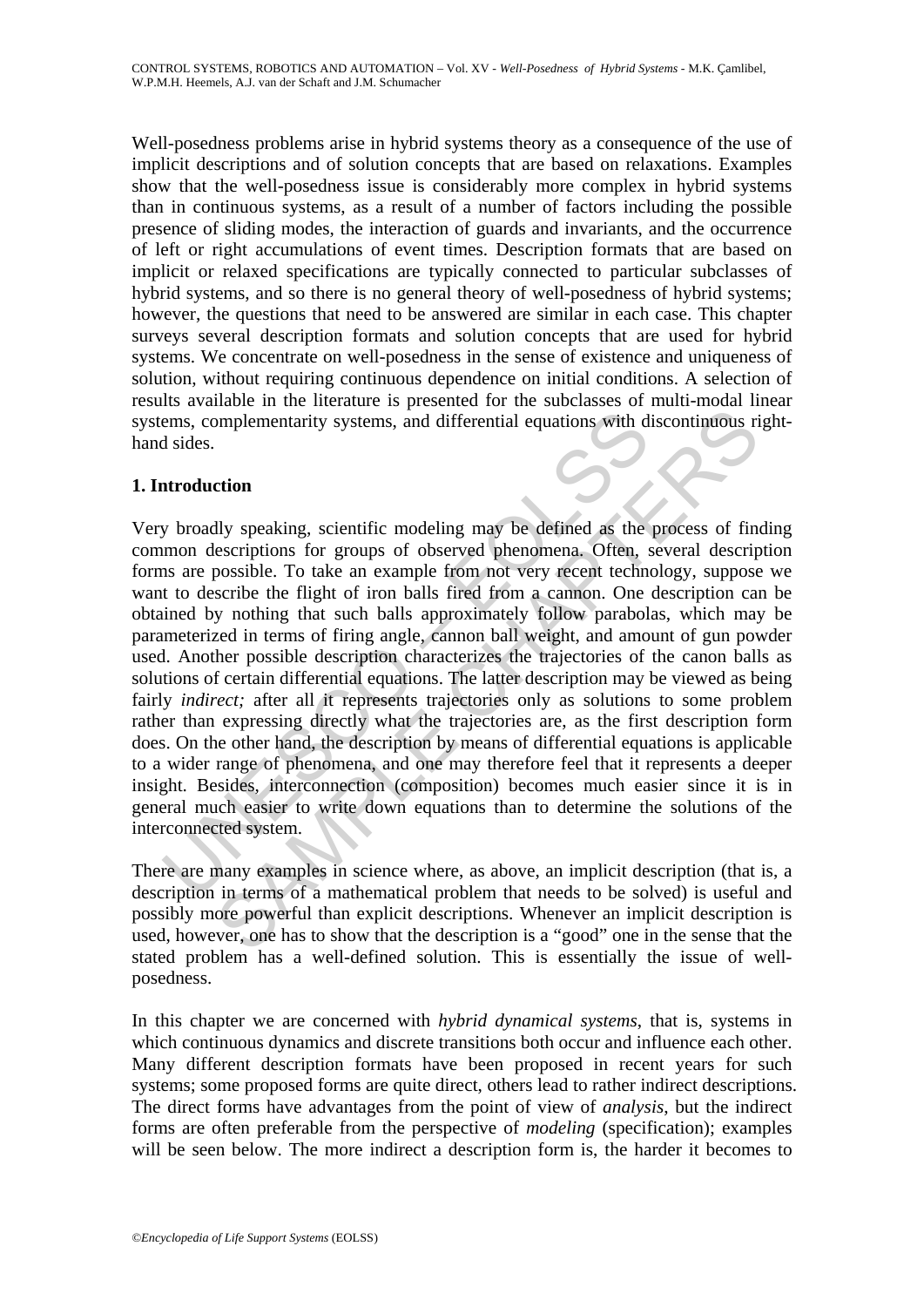show that solutions are well-defined. Below we discuss a number of results on existence and uniqueness of solutions for given initial conditions in the context of various description formats for hybrid systems. It should be noted that this is still a very active research area, and so what we present can be no more than an impression of the state of the art at the moment of this writing (summer 2001).

We consider here systems in which the description of continuous dynamics in based on ordinary differential equations; in particular, we do not consider delayed arguments, partial differential equations, or stochastic differential equations. All of these settings require their own notions of well-posedness. Even in the context of ordinary differential equations, there are situations in which one is naturally led to the consideration of wellposedness problems for systems with mixed boundary conditions (i.e. partly initial conditions, partly final conditions). Here however we shall concentrate on initial value problems. Furthermore we only consider models that are formulated in continuous time. Discrete-time models are often stated in explicit form so that well-posedness is not much of an issue; that is not to say, of course, that implicit discrete-time models would not be sometimes useful.

## **2. Model Classes**

We begin by introducing a number of description formats of hybrid systems. As already noted above, many different formats have been proposed, and so we can present only a selection.

## **2.1. The Hybrid Automaton Model**

blems. Furthermore we only consider models that are formulated in<br>crete-time models are often stated in explicit form so that well<br>the of an issue; that is not to say, of course, that implicit discrete-t<br>be sometimes usefu Hybrid systems research is sometimes viewed as a merger between dynamical systems/control theory on one side and computer science/automata theory on the other. It is therefore natural to look for description forms that combine elements from both sides. One way is to start with models that are used in computer science and to extend these with elements from continuous systems theory.

Furthermore we only consider models that are formulated in continuous the Furthermore we only consider models that are formulated in continuous the models are often stated in explicit form so that well-posedness is issue; In computer science, direct description forms appear to dominate. A typical specification of a finite automaton consists of a list of all states together with the transitions that may occur from each of these states and the conditions under which these transitions may take place. In more structured descriptions, such as Petri nets, the collection of states is not listed explicitly, but there is still for each state a simple rule that defines the possible successor states. *Determinism* (in the sense that a uniquely determined trajectory exists for a given initial condition and, if applicable, a given input sequence) is not always required; for instance if the model is to be used to prove a certain property and it is suspected that the proof will not depend on certain details of the dynamics, it is very convenient to leave these details unspecified. The discrete systems studied by computer scientists are often very large and so a key issue is *compositionality*, that is, the feasibility of putting subsystems together to form a larger system.

The hybrid automaton model as proposed by Alur *et al*. may be described briefly as follows. The discrete part of the dynamics is modeled by means of a graph whose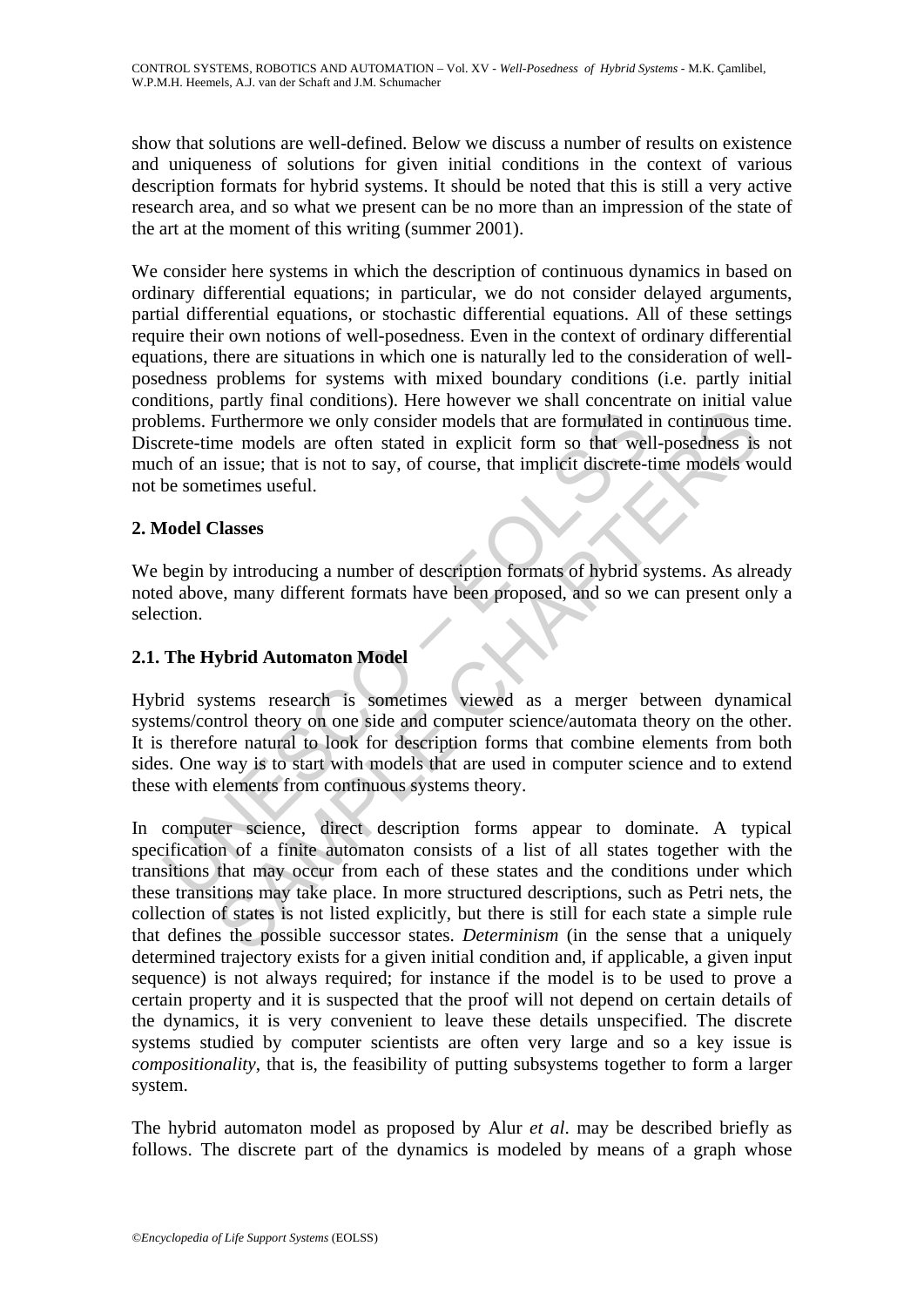vertices are called *locations* and whose edges are *transitions*. The continuous state takes values in a vector space  $X$ . To each location there is a set of trajectories, which are called *activities*, and which represent the continuous dynamics of the system. Interaction between the discrete dynamics and the continuous dynamics takes place through *invariants* and *transition relations*. Each location has an invariant associated to it, which describes the conditions that the continuous state has to satisfy at this location. Each transition has an associated transition relation, which describes the conditions on the continuous state under which that particular transition may take place and the effect that the transition will have on the continuous state. Invariants and transition relations play supplementary roles: whereas invariants described when a transition *must* take place (namely when otherwise the motion of the continuous state as described in the set of activities would lead to violation of the conditions given by the invariant), the transition relations serve as "enabling conditions" that describe when a particular transition *may* take place.

In the model, transitions are further equipped with *synchronization labels*, which express synchronization constraints between different automata. This construct allows the introduction of a notion of *parallel composition* between two automata. The component automata are assumed to have the same continuous state space, and the set of activities at each location of the composition (which is a pair of locations of the component automata) is the intersection of the sets of activities at the corresponding component locations.

Frace.<br>
The model, transitions are further equipped with *synchronizates*<br>
introduction of a notion of *parallel composition* between the<br>
introduction of a notion of *parallel composition* between the<br>
introduction of a n del, transitions are further equipped with *synchronization labels*, whethronization constraints between different automata. This construct all<br>action of a notion of *parallel composition* between two automata.<br>automata a Various ramifications of the hybrid automaton model have been proposed in the literature. Sometimes the notion of a transition relation is split up into two components, namely a *guard* which specifies the subset of the state space where a certain transition is enabled, and a *jump function* which is a (set-valued) function that specifies which new continuous states may occur given a particular transition and a particular previous continuous state. Often the hybrid automaton model is extended with a description format for continuous dynamics, typically systems of differential equations. Versions of the hybrid automaton model which include external inputs have been proposed in the literature.

## **2.2. Explicit State-space Model**

Many studies in continuous-variable control theory are based on the model  $\dot{x}(t) = f(x(t), u(t))$  where  $x(t)$  denotes a continuous state variable and  $u(t)$  is a continuous control variable. Often one just writes  $\dot{x} = f(x, u)$ , suppressing the dependence of all variables on time. A model in the same spirit for hybrid systems may be written down as follows:

$$
\dot{x} = f(x, q, u, r) \tag{1}
$$

$$
q^+ = g(x, q, u, r),\tag{2}
$$

where *x* and *u* are continuous state and control variables as before, *q* and *r* denote discrete state and control variables, and superscript "+" is used to indicate "next state".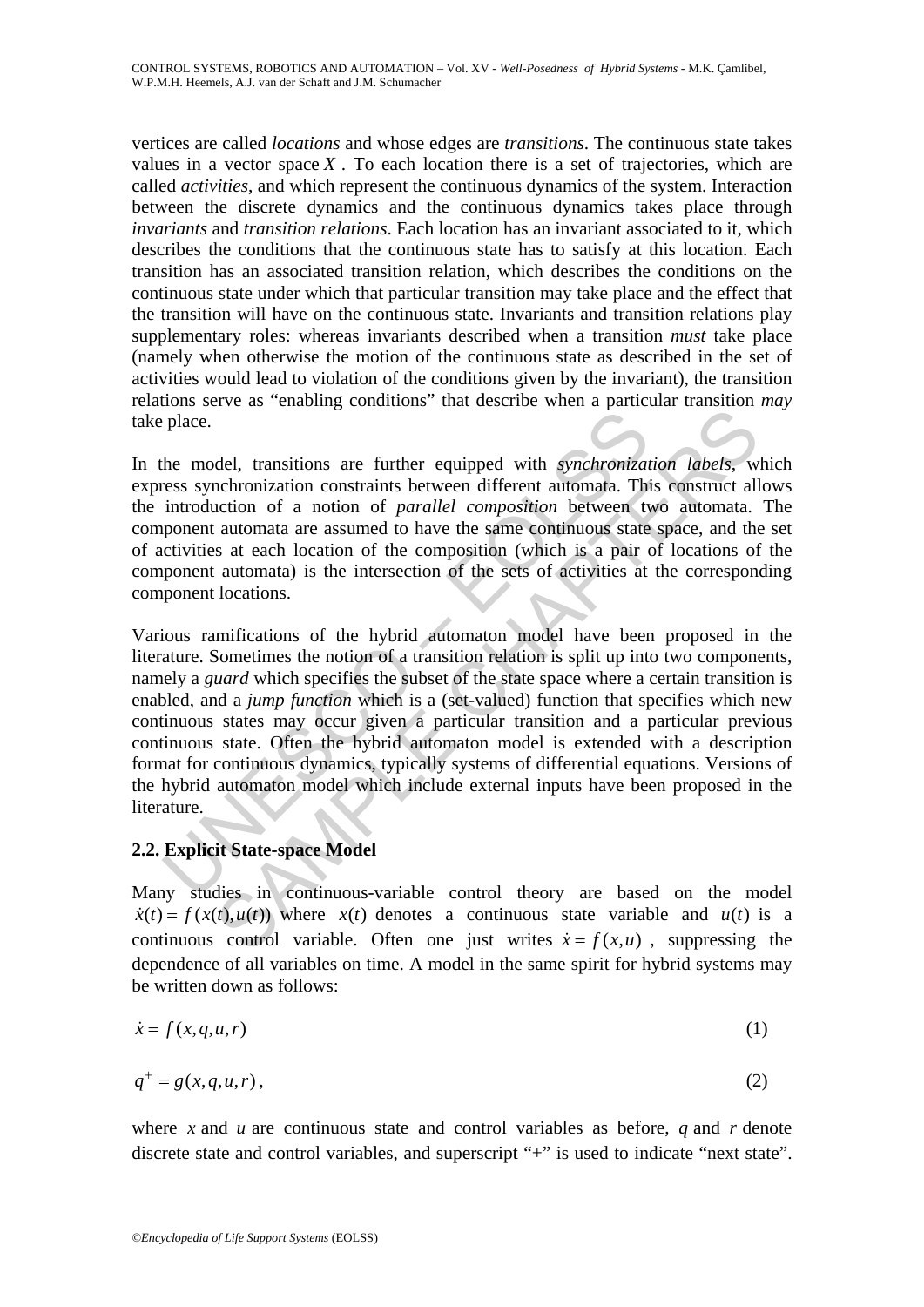The function *g* express updates of the discrete state which depend on the current values of both the continuous and the discrete state, as well as on the continuous and discrete inputs.

We call the above model "explicit" even though the continuous dynamics is actually given in terms of a problem, to wit a differential equation, since the model gives the time derivative of the continuous state variable explicitly as a function of all variables in the system. The discrete-state update is given explicitly as well. For such models, the well-posedness issue is rather easy (if not trivial) because of the explicit nature.

## **2.3. Supervisor Model**

of the sources of interest in hybrid systems is *supervisory contro*<br>ontinuous system by means of a discrete system. (Other name<br>mes are in use as well, for instance *intelligent control.*) levisory control, it is natural sources of interest in hybrid systems is *supervisory control*, that is, contra<br>
us system by means of a discrete system. (Other names for such con-<br>
re in use as well, for instance *intelligent control*.) In the contex<br> One of the sources of interest in hybrid systems is *supervisory control*, that is, control of a continuous system by means of a discrete system. (Other names for such control schemes are in use as well, for instance *intelligent control*.) In the context of supervisory control, it is natural to use a framework in which there is a continuous system on the one hand, a discrete system on the other, and the two are connected in a feedback loop which involves a translation from digital to analog signals and back. The continuous dynamics can be considered to be parameterized by the discrete state of the supervisor. The continuous state is discretely monitored, typically through a partition of the state space, and the resulting signal is processed by the supervisor.

## **2.4. Differential Inclusions**

During the past decades, extensive studies have been made of *differential equations with discontinuous right hand sides*. For a typical example, consider the following specification:

$$
\dot{x} = f_1(x) \quad (h(x) > 0)
$$
 (3a)

$$
\dot{x} = f_2(x) - (h(x) < 0),\tag{3b}
$$

where *h* is a real-valued function. A system of this form can be looked at either as a discontinuous dynamical system or as a hybrid system of a particular form. The specification above is obviously incomplete since no statement is made about the situation in which  $h(x) = 0$ . One way to arrive at a solution concept is to adopt a suitable *relaxation*. Specifically, in a *convex* relaxation one would rewrite Eq.(3) as

$$
\dot{x} \in F(x),\tag{4}
$$

where the set-valued function  $F(x)$  is defined by

$$
F(x) = \{f_1(x)\} (h(x) > 0), \quad F(x) = \{f_2(x)\} (h(x) < 0),
$$
  

$$
F(x) = \{y \mid \exists a \in [0,1] \text{s.t. } y = af_1(x) + (1-a)f_2(x)\} (h(x) = 0),
$$
 (5)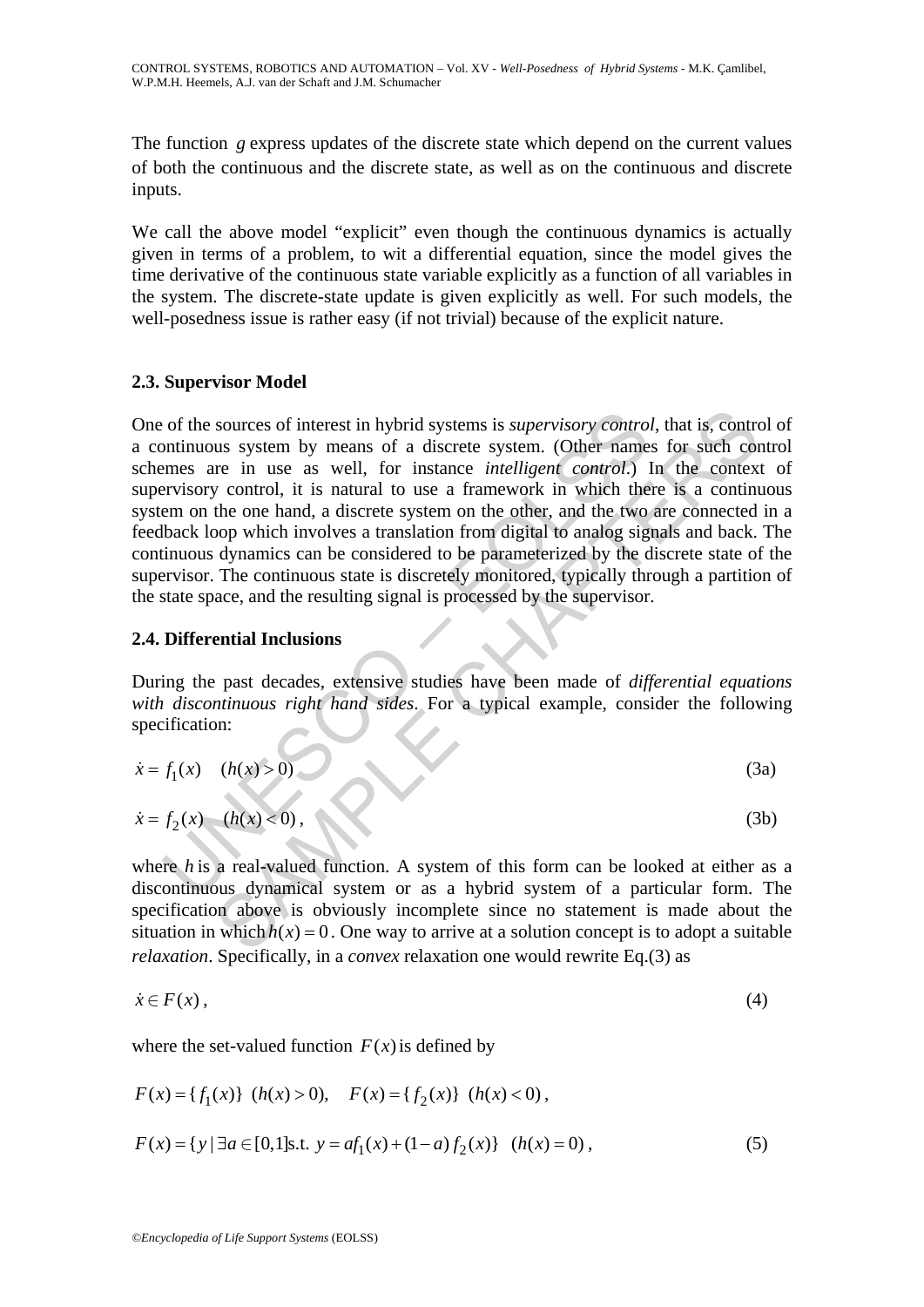where it is assumed (for simplicity) that  $f_1$  and  $f_2$  are given as continuous function defined on  $\{x \mid h(x) \ge 0\}$  and  $\{x \mid h(x) \le 0\}$  respectively. The discontinuous dynamical system has not been reformulated as a *differential inclusion*, and so solution concepts and well-posedness results can be applied that have been developed for systems of this type.

### **2.5. Complementarity Systems**

Systems of the form (3) are sometimes known as *variable*-*structure systems;* they describe a type of mode-switching. A similar mode-switching behaviour is obtained from a class of systems known as *complementarity systems*. Equations for a Complementarity system may be written in terms of a state variable *x* and auxiliary variables  $v$  and  $z$ , which must be vectors of the same length. Typical equations are:

$$
\dot{x} = f(x, v)
$$
\n
$$
z = h(x, v)
$$
\n
$$
0 \le z \perp v \ge 0,
$$
\n(6a)\n
$$
0 \le z \perp v \ge 0,
$$
\n(6b)\n
$$
0 \le z \perp v \ge 0,
$$
\n(6c)

may be written in terms of a state variables *v* and *z*, which must be vectors of the same length. Typical dables *v* and *z*, which must be vectors of the same length. Typical  $f(x, v)$ <br>  $h(x, v)$ <br>  $z \perp v \ge 0$ ,<br>
re the last Interity system may be written in terms of a state variable x and auxil<br>and z, which must be vectors of the same length. Typical equations are:<br>
(6<br>
last line means that the components of the auxiliary variables v and z s where the last line means that the components of the auxiliary variables  $v$  and  $\zeta$  should be nonnegative, and that for each index *i* and for each time *t* at least one of the two variables  $v_i(t)$  and  $z_i(t)$  should be equal to 0. Variables that satisfy such relations occur naturally in various problems; think of current/ voltage in connection with ideal diodes, flow/pressure in connection with one-sided valves, Lagrange multiplier / slack variable in optimization subject to inequality constraints, and so on. Like (3), the system (6) consists of a number of different dynamical systems or "modes" that are glued together. The modes can be thought of as discrete states. They correspond to a fixed choice, for each of the indices *i*, between the two possibilities  $v_i \geq 0$ ,  $z_i = 0$  and  $v_i = 0$ ,  $z_i \geq 0$ , so that a Complementarity system in which the vectors  $v$  and  $z$  have length  $m$  has  $2<sup>m</sup>$  different modes. The specification (6) is in general not complete yet; one has to add a rule that describes possible jumps of state variable *x* when a transition from one mode to another takes place.

The description (6) is implicit in the discrete variables. Suppose we are at a point where a transition must occur because otherwise an inequality constraint would be violated. There may or may not be a unique mode in which the differential equations of (6a), together with the equality constraints in (6c) that are implied by the given mode, produce a solution that satisfies the complementary inequality constraints in (6c) at least for some positive time interval. If there is indeed a unique solution to this problem, then this mode is taken as the successor state. In case this procedure can be successfully carried out at all points of the continuous state space, the Complementarity system can in principle be rewritten in the explicit hybrid automaton format., but the representation that is obtained may be very awkward.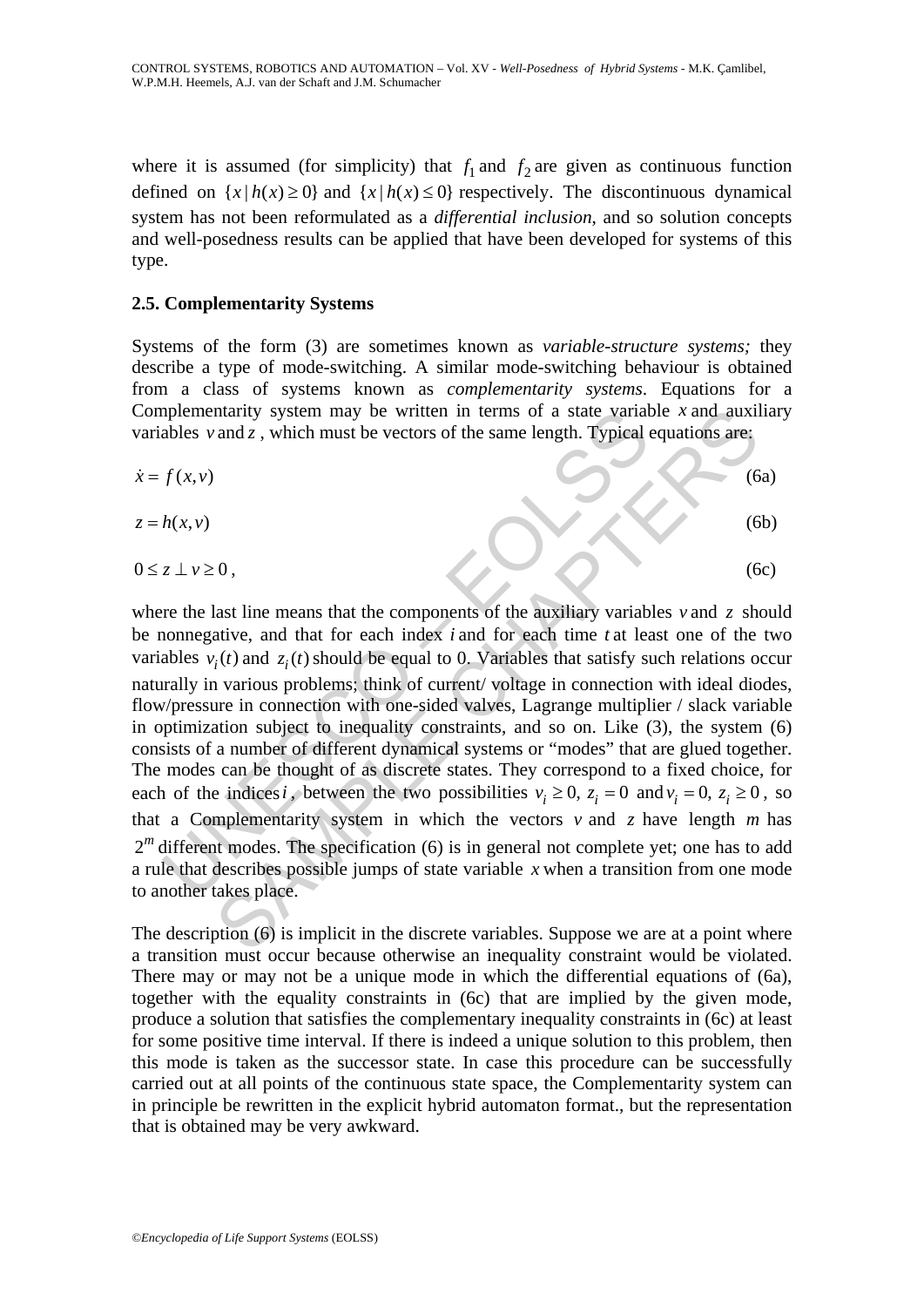### **2.6. Event/Flow Formulas**

operates a notion of "multitime" has been proposed by Va<br>
umacher. The format allows specification of equations of a fain<br>
the "flow conditions" (such as differential equations) and "event co<br>
sition rules) can be specifie Standard Community That Schemes May and Telesting The Schaff Chapter Schemes Samplions" (such as differential equations) and "event conditions" (such as differential equations) and "event conditions" (such as differential The notion of time as used in hybrid systems theory is different both from the time used in continuous system theory and from the time used in automata theory. In the theory of continues dynamical systems, typically the real line or intervals of it are taken as the time axis, whereas in automata theory time just serves to impose an order on separate events, so that an appropriate model of time is often provided by (a subset of) the integers. In hybrid systems theory, time could be described as a "punctured real axis". One may even consider events of higher multiplicity, so that the time points at which events take place may have different integer weights. In systems that are obtained by composition of smaller subsystems, here may be events in some subsystems that are not shared by other subsystems and so one may argue that actually the time axes for different subsystems should be different. A description format for hybrid systems that incorporates a notion of "multitime" has been proposed by Van der Schaft and Schumacher. The format allows specification of equations of a fairly general type in which "flow conditions" (such as differential equations) and "event conditions" (such as transition rules) can be specified. In general the format is implicit both in the continuous variables and in the discrete variables.

- -
- -
- -

# TO ACCESS ALL THE **28 PAGES** OF THIS CHAPTER, Click here

#### **Bibliography**

Aizerman, M.A. and Pyatnitskii, E. S. (1974). Fundamentals of the theorey of discontinuous dynamical systems. I, II [in Russian]. *Automatika i telemekhanika*, 7/8:33-47/39-61. [for section 8].

Alur, R., Courcoubetis, C., Halbwachs, N., Henzinger, T. A., Ho, P.-H., Nicolin, X., Olivero, A, Sifakis, J., and Yovine, S. (1995). The algorithmic analysis of hybrid systems. *Theoretical Computer Science*, 138:3-34. [for Section 2.1].

Aubin, J.-P and Cellina, A. (1984). *Differential Inclusions: Set*-*Valued Maps and Viability Theory*. Springer, Berlin. [For an extensive treatment of differential inclusions].

Çamlibel, M.K., Heemels, W.P.M.H., and Schumacher, J.M. (2002). On linear passive complementarity systems. Special issue 'Dissipativity of Dynamical Systems: Applications in Control' (dedicated to V.M. Popov) of *European Journal of Control*, 8(3). [for Section 7.1.2].

Çamlibel, M.K. and Schumacher, J.M. (2002). Existence and uniqueness solutions for a class of piecewise linear dynamical systems. *Linear Algebra and its Applications*, 351-352:147-184. [for Section 7.2].

Çamlibel, M.K. and Schumacher, J.M. (2001). On the Zeno behavior of linear complementarity systems. In 40*th IEEE Conference on Decision and Control*, Orlando (USA). [for Section 7.2].

Cottle, R.W., Pang, J.-S., and Stone, R.E. (1992). *The Linear Complementarity Problem*. Academic Press, Boston. [This book presents and extensive survey on the linear complementarity problem].

Eaves, B.C. and Lemke, C.E. (1981). Equivalence of LCP and PLS. *Mathematics of Operations Research*,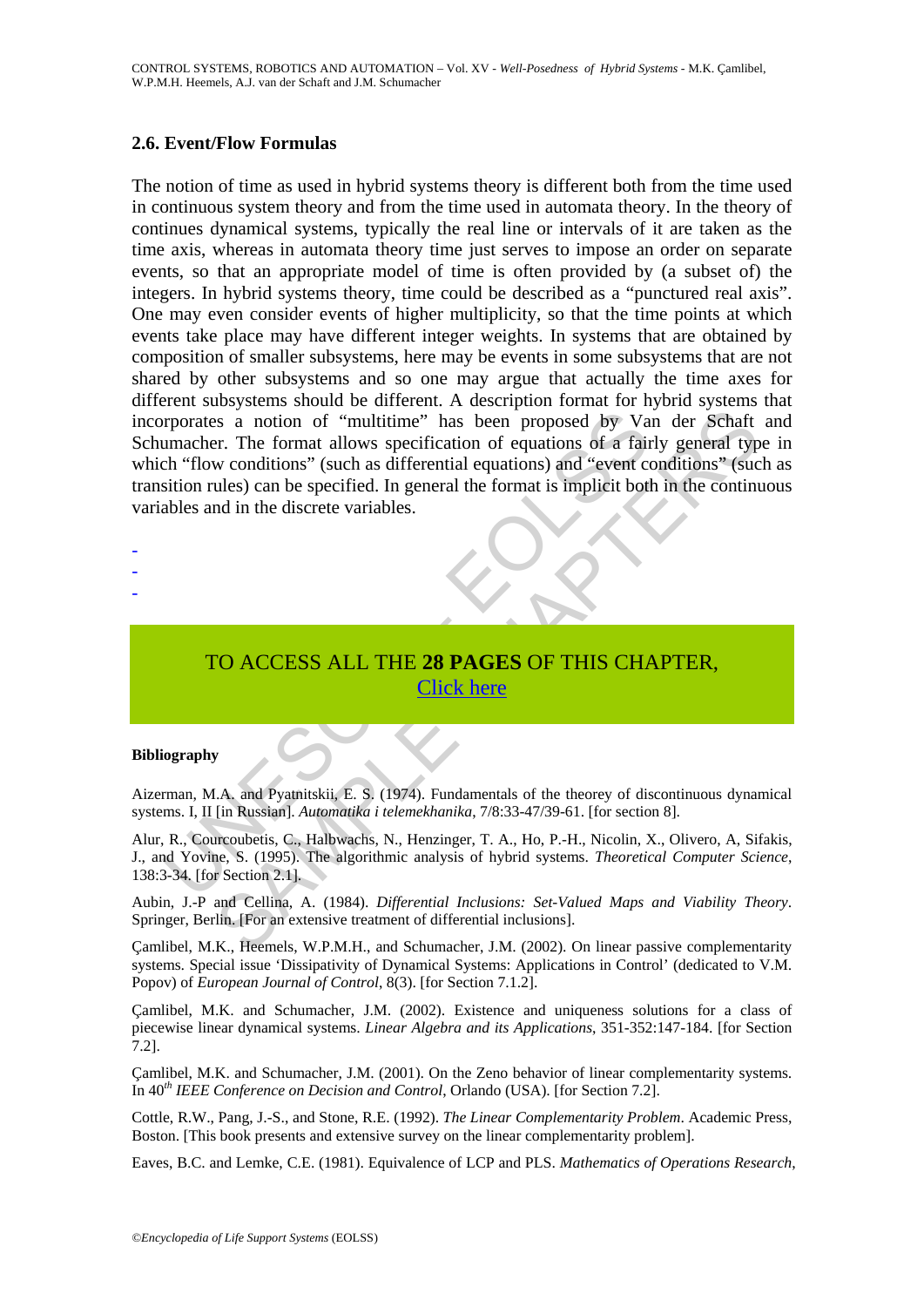6:475-484. [for Section 7.2].

Filippov, A.F. (1988). *Differential Equations with Discontinuous Right hand Sides*. Mathematics and its Applications. Kluwer, Dordrecht, the Netherlands. [The standard reference for the subject].

Heemels, W.P.M.H., Schumacher, J.M., and Weiland, S. (1999). The rational complementarity problem. *Linear Algebra and its Applications*, 294:93-135. [for Section 7.1].

Heemels, W.P.M.H., Schumacher, J.M., and Weiland, S. (2000). Linear complementarity systems. *SIAM J*. *Appl*. *Math*., 60:1234-1269. [for Section 7.1].

Imura, J.-I. and van der Schaft, A.J. (2000). Characterization of well-posedness of piecewise linear systems. *IEEE Transactions on Automatic Control*, 45(9):16000-1619. [for Section 6].

Johansson, K.J., Egerstedt, M., Lygeros, J., and Sastry, S. (1999). On the regularization of Zeno hybrid automata. *Systems and Control Letters*, 38:141-150. [for Section 5].

Leenaerts, D.M.W. and van Bokhoven, W.M.G. (1998). *Piecewise Linear Modelling and Analysis*. Kluwer Academic Publishers, Dordrecht, The Netherlands. [This book deals with mainly *static* piecewise linear systems in a complementarity framework].

Lygeros, J., Godbole, D. N., and Sastry, S. (1998). Verified hybrid controllers for automated vehicles. *IEEE Trans*. *Automat*. *Contr*., 43:522-539. [for Section 5].

ver Academic Publishers, Dordrecht, The Netherlands. [This book deals with n<br>
r systems in a complementarity framework].<br>
The Strong, J., Godobel, D. N., and Sastry, S. (1998). Verified hybrid controllers for<br>
Fros, J., Go iemic Publishers, Dordrecht, The Netherlands. [This book deals with mainly *static* piece<br>si in a complementarity framework].<br>Godbole, D. N., and Sastry, S. (1998). Verified hybrid controllers for automated veh<br>*Automat. C* Lygeros, J., Johansson, K.H., Sastry, S., and Egerstedt, M. (1999). On the existence and uniqueness of executions of hybrid automata. In 38-*th IEEE Conference on Decision and Control*, Phoenix (USA), pages 2249-2254. [for Section 5].

Pogromsky, A. Y., Heemels, W.P.M.H., and Nijmeijer, H. (2001). On well-posedness of relay systems. In *Proceedings of NOLCOS* 2001, St. Petersburg (Russian). [for Section 8].

Utkin, V.I. (1981). *Sliding Regimes in Optimization and Control Problems* [in Russian]. Nauka, Moscow. [The classical reference for sliding mode control].

van der Schaft, A. J. and Schumacher, J.M. (1996). The complementary-slackness class of hybrid systems. *Mathematics of Control*, *Signals and Systems*, 9:266-301. [for Section 2.5].

van der Schaft, A.J. and Schumacher, J.M. (1998). Complementarity modeling of hybrid systems. *IEEE Trans*. *Automat*. *Contr*., AC-43:483-490. [for Section 2.5].

van der Schaft, A.J. and Schumacher, J.M. (2000). *An Introduction to Hybrid Dynamical Systems*. Springer, London. [A general introductory book on hybrid systems].

van der Schaft, A.J. and Schumacher, J.M. (2001). Compositionality issues in discrete, continuous, and hybrid systems. *Int*. *J*. *Robust Nonlinear Control*, 11:417-434. [for Section 2.6].

Willems, J.C. (1972). Dissipative dynamical systems. *Archive for Rational Mechanics and Analysis*, 45:321-393. [This two-part paper is the classical reference for the theory of dissipative input/output systems].

#### **Biographical Sketches**

**Kanat Camlibel** was born in Istanbul, Turkey, in 1970. He received the B.Sc. and M.Sc. degrees in Control and Computer Engineering from Istanbul Technical University in 1991 and 1994, respectively. In May 2001, he obtained Ph.D. degree from Tilburg University, the Netherlands. Between May 2001 and November 2002, he was with the Department of Mathematics, University of Groningen as a postdoc. Currently, he holds a part-time assistant professor position at Dogus University, Istanbul and a part-time postdoc position at Tilburg University. His main research interest is the analysis and control of nonsmooth dynamical systems, in particular complementarity systems.

**Maurice Heemels** was born in St. Odilienberg, The Netherlands, in 1972. He received the M.Sc. degree (with honours) from the dept. of Mathematics and the Ph.D. degree (cum laude) from the dept. of Electrical Engineering of the Eindhoven University of Technology (The Netherlands) in 1995 and 1999, respectively. He was awarded the ASML price for the best Ph.D. thesis of the Eindhoven University of